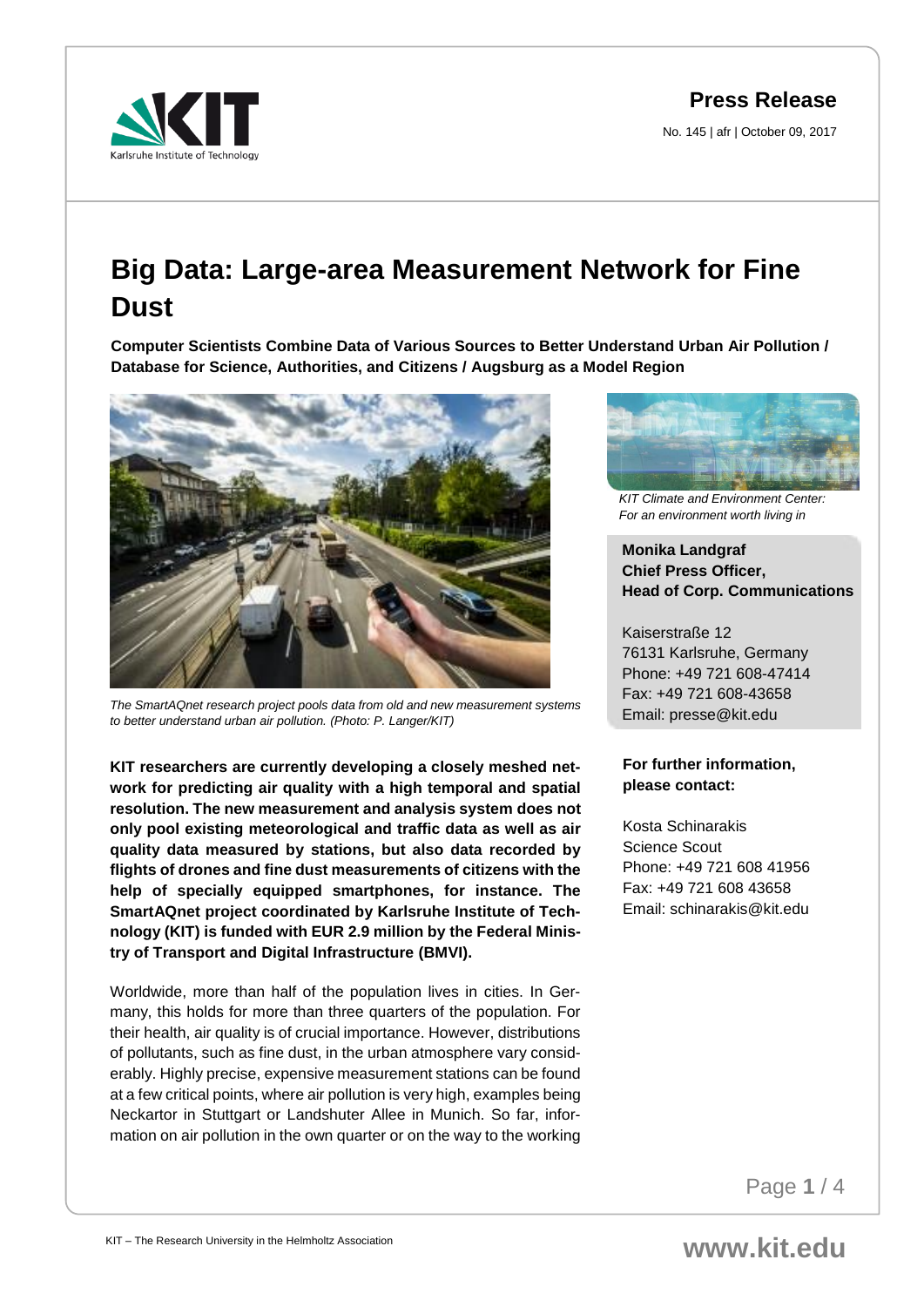No. 145 | afr | October 09, 2017



place has not been available to the individual citizen. The Smart Air Quality Network (SmartAQnet) project is aimed at developing a system to better understand the distribution of fine dust in the city, with Augsburg being the first model region. Within the framework of the KIT-coordinated project with partners from industry, science, and the city, existing datasets are pooled and combined with an interconnected mobile measurement strategy.

"We try to pool all available data and complement them by a multilevel network of sensors to improve the dataset," says project head Matthias Budde, computer scientist at the Chair for Pervasive Computing Systems (PCS) and member of the TECO research group.

The Chair works on efficient methods to evaluate large data volumes and convert them into usable knowledge. It is headed by Professor Michael Beigl, Spokesperson of the Smart Data Innovation Lab (SDIL), one of three big data competence centers in Germany established with federal funds. Within SmartAQnet, the data collected do not only include air and weather data of classical measurement stations, but also measurements by drones, i.e. information on the fine dust distribution in higher air layers, and measurement data of citizens measuring urban air pollution with low-cost sensors. Budde has developed a plug-in sensor and an app to turn the camera of a smartphone into a fine dust detector. The flash of the smartphone emits light into the measurement area. This light is scattered by the fine dust. The camera captures the measurement result in the form of a picture. From its brightness, the dust concentration can be calculated. Simple technology for measurement by non-experts may be less precise, but this drawback is compensated by the large number of measurements and the wide area covered.

Evaluation of the data measured by a variety of instruments, from stationary, scientific high-precision devices to low-cost systems that can be operated easily by non-experts, is one of the challenges of the project. "For this purpose, smart algorithms and big data analyses are required," Budde says. SmartAQnet focuses on the development of a platform into which the project partners input their measurements. "Except for personal data, all data collected by researchers and citizens will be made available to the interested public as open data," Budde adds. The data can then be used by scientists, urban planners, authorities, and citizens.

"Urban climate researchers are highly interested in large-area measurements to obtain a complete picture of air quality," says Professor Stefan Emeis, climate researcher of KIT's Institute for Meteorology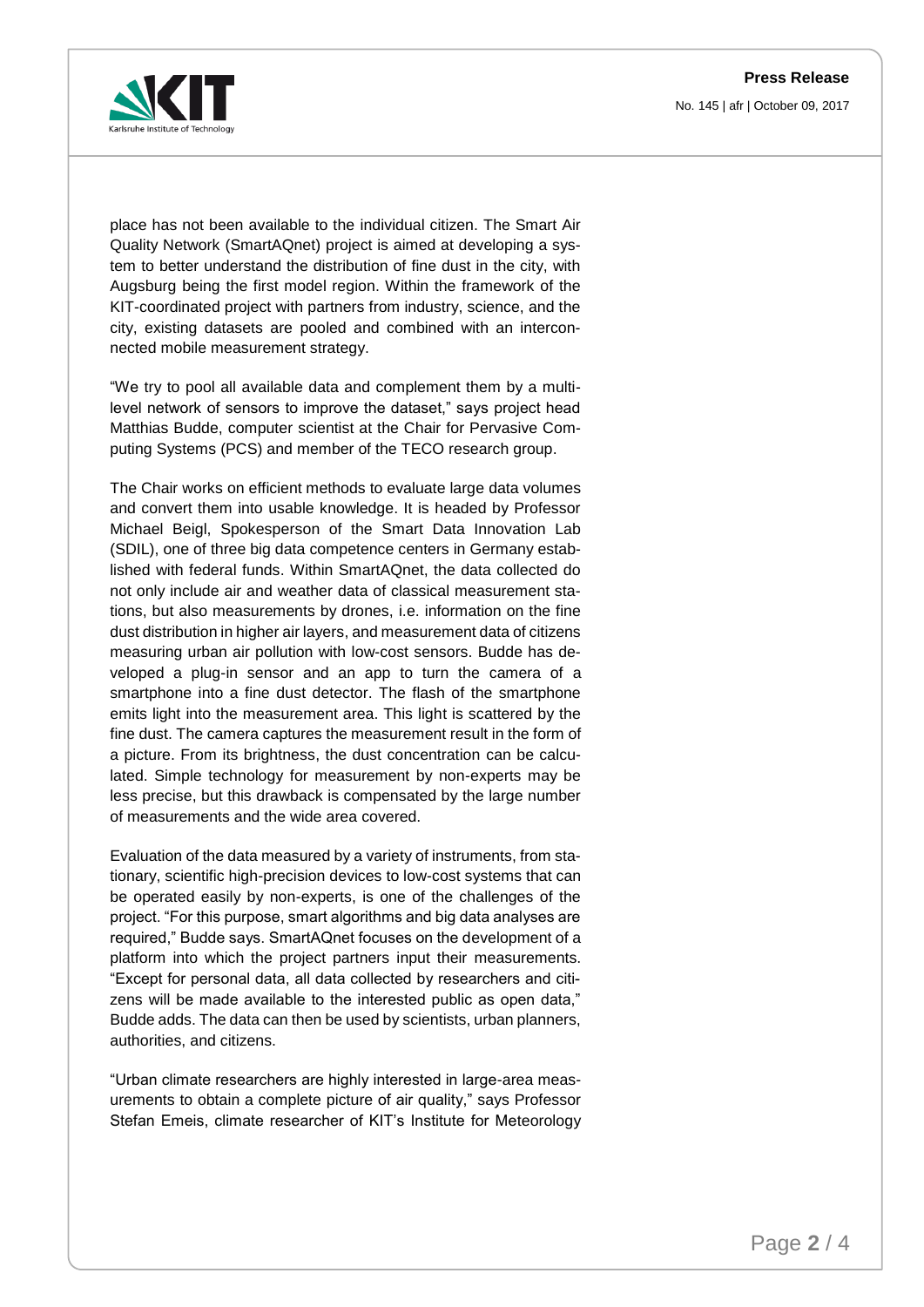



and Climate Research (IMK), a partner of SmartAQnet. Findings obtained from the SmartAQnet project will be used among others by climate researchers for numerical simulation under the "Urban Climate under Change" program funded by the Federal Ministry of Education and Research (BMBF). SmartAQnet is considered a promising project to understand which parts of the city are subjected to which levels of pollution, Emeis points out. Augsburg is a suitable model region, because a number of environmental institutions are located there and stationary measurement instruments have been installed, whose long-term data can be incorporated in the project.

The SmartAQnet project that started in spring 2017 has a duration of three years. The cooperation project is funded by the Federal Ministry of Transport and Digital Infrastructure (BMVI) with EUR 2.9 million from funds for digital, data-based innovations. Of these, the KIT institutes involved are granted about EUR 500,000 each. Other partners are Aerosol Akademie e.V. that operates an interdisciplinary network for aerosol technology and aerosol research, GRIMM Aerosol Technik GmbH & Co. KG, a highly renowned globally acting enterprise in the area of environmental and industrial safety measurements, Augsburg University with the Chair for Physical Geography and Quantitative Methods (IGUA) of its Institute of Geography, and two working groups of Helmholtz Zentrum München, German Research Center for Environmental Health (HMGU): The Institute of Epidemiology II and the Comprehensive Molecular Analytics Group (CMA). The Environmental Office of the city of Augsburg supports the project as an associated partner.

#### **More information:**

http://smartaq.net/ (in German only)

## **More about the KIT Climate and Environment Center: <http://www.klima-umwelt.kit.edu/english>**

**Being "The Research University in the Helmholtz Association," KIT creates and imparts knowledge for the society and the environment. It is the objective to make significant contributions to the global challenges in the fields of energy, mobility and information. For this, about 9,300 employees cooperate in a broad range of disciplines in natural sciences, engineering sciences, economics, and the humanities and social sciences. KIT prepares its 26,000 students for responsible tasks in society, industry, and science by offering research-based study programs. Innovation efforts at**